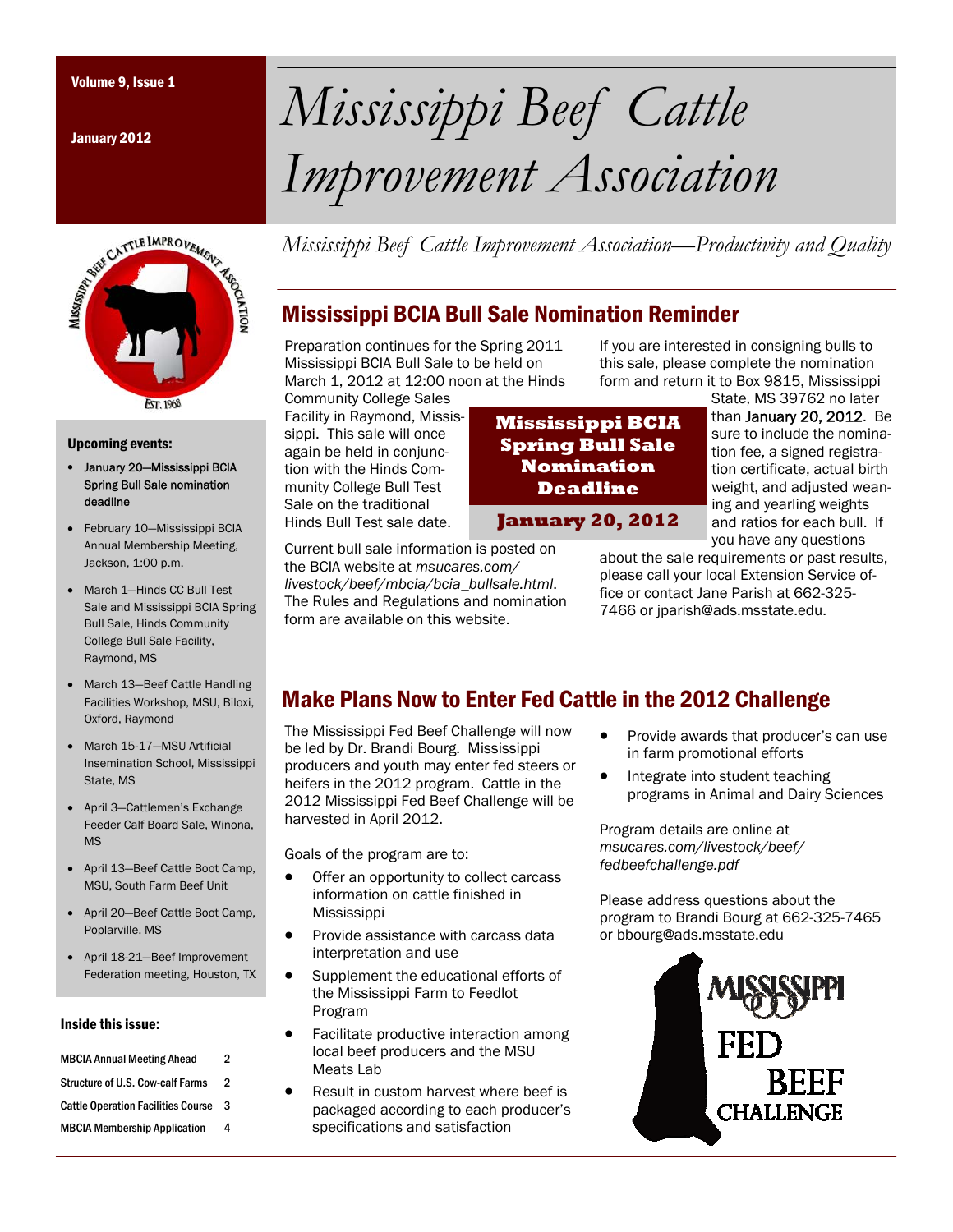

The annual MBCIA meeting is a good opportunity to network with other cattle producers

### MBCIA Annual Membership Meeting Ahead in February

Mississippi BCIA will hold its annual membership meeting on Friday, February 10, 2012 at the Trademart on the state fairgrounds in Jackson, MS in conjunction with the Mississippi Cattlemen's Association annual convention.

The BCIA session will start at 1:00 p.m. It will feature Mr. Landon Marks, graduate research assistant with the MSU Animal and Dairy Sciences Department, speaking on "Factors Affecting Performance-Based Bull Sale Prices in the Southeast U.S." This session will focus on recent research

conducted using historical Mississippi BCIA Bull Sale and Hinds Community College Bull Test data from the inception of these sales to present day. Similar datasets from Alabama and North Carolina are included in this one-of-a-kind analysis.

Educational presentations at the MCA convention will begin at 1:00 p.m. on Friday, February 10 and continue through Saturday, February 11. For the complete schedule of events, call the Mississippi Cattlemen's Association at (601) 354-8951 or visit the MCA website at *www.mscattlemen.org*.

## MBCIA Annual Membership Meeting

Friday, February 10, 2012, 1:00 p.m. Trademart, State Fairgrounds, Jackson, MS

### The Diverse Structure of U.S. Beef Cow-calf Operations

Key findings from a 2008 survey of U.S. beef cow-calf producers included as part of USDA's annual Agricultural Resource Management Survey administered by ERS and USDA's National Agricultural Statistics Service are summarized below. The survey covered 22 States and targeted beef cowcalf producers with at least 20 beef cows on the operation during 2008.

#### General Summary

Beef cow-calf farms operate in an industry characterized by large numbers of small farms. Many of these farms specialize in beef cattle production, but farm households on these operations tend to generate more income from off-farm sources, such as wages and salaries or retirement income, than from the farm businesses themselves. Large farms account for most beef cow-calf production in the United States, but on many of these farms, cow-calf production is not the primary enterprise. These findings suggest that operators of beef cow-calf

farms, large and small, have varying goals for their cattle enterprises, of which farming as a lifestyle choice is not uncommon.

#### Key Findings

- About 60 percent of U.S. beef cow-calf farms produce calves that are sold at or shortly after weaning. These are usually small farms, and most are located in the Southeast and Southern Plains. Many of the farm households on these operations generate most of their income from off-farm sources.
- More than a third of beef cow-calf farms retain ownership of calves after weaning and continue grazing, or backgrounding, the calves from 30 to 90 days before selling. These farms are generally larger, have more beef cows, and are distributed throughout the United States, with many in the Northern Plains and West regions.

*"…The majority of U.S. beef cows are located in the South…"*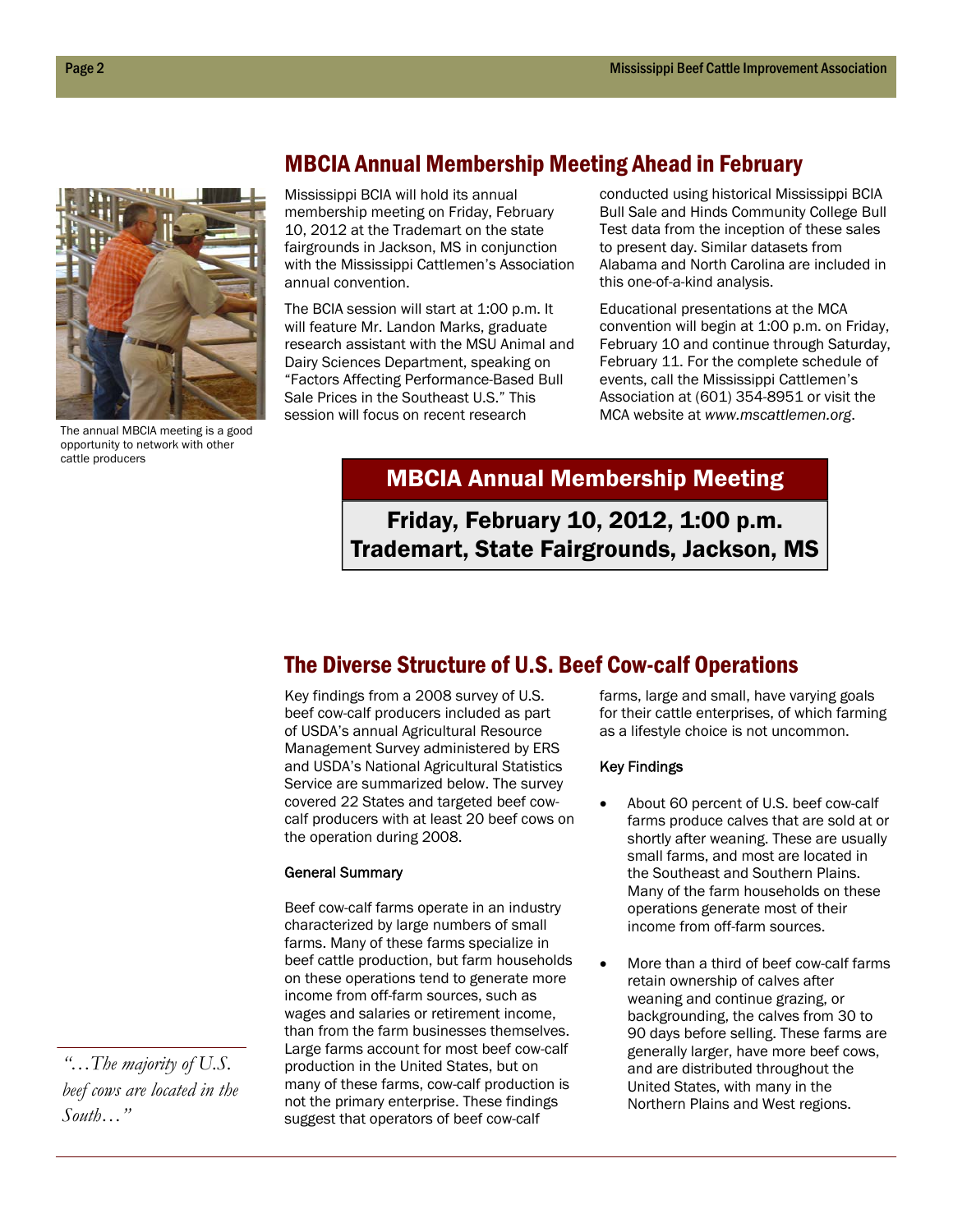### Cattle Operation Facilities Short Course Set for March 13

The Mississippi State University Extension Service will offer a Cattle Operation Facilities Short Course on Tuesday, March 13, 2012 from 9:30 A.M. to 3:30 P.M.

Facilities are important components of all beef cattle operations. Proper facilities are essential for performing recommended health management practices, providing good nutrition to cattle, reducing cattle stress, and improving operation efficiency, productivity, and profitability. This short course will provide producers with practical information to plan new facilities or modify existing ones.

Topics to be addressed include:

#### Cattle handling facilities

- Designing efficient and functional cattle handling facilities with animal behavior and low-stress handling in mind
- Virtual (video) tour and interactive critique of various beef cattle handling facilities
- Construction materials, design plans, custom design features, facility components available commercially, and cost considerations

#### Fencing systems

 Design and material considerations, construction specifications, and cost comparisons

#### Water and shade systems

 Pond construction basics, automatic watering system options and installation, and artificial shade construction

#### Feed storage structures

 Hay, silage, and commodity feed storage structure design and construction

The short course brochure is online at: *msucares.com/livestock/beef/ cattlefacilities.pdf* 

This brochure lists the complete schedule of topics with times. A short registration form is also included in the brochure.

Workshop attendees will receive a copy of Dr. Temple Grandin's book, *Humane Livestock Handling*, which contains corral layouts and other designs for beef cattle operations.

Presenters will include agricultural engineers and animal scientists. Presentations will focus on practical design and construction considerations for various cattle operation structures.

The workshop registration fee is \$50 per person in advance and \$75 per person at the door and covers the book, course materials, refreshments, and lunch.

The short course will be hosted on the Mississippi State University campus in Starkville. The presentations will originate from Bost Theater on the MSU main campus. Distance locations hosting the short course will include the Coastal Research and Extension Center in Biloxi, the Central Mississippi Research and Extension Center in Raymond, the Lafayette County Extension Office in Oxford.

Additional distance broadcast sites may be added if at least 10 participants preregister for a particular site. County and area Extension personnel can work with interested participants and short course coordinators.

Producers interested in attending or with questions about the workshop should contact either:

Jane Parish Phone: (662) 325-7466 E-mail: jparish@ads.msstate.edu

or

Brandi Bourg Phone: (662) 325-7465 E-mail: bbourg@ads.msstate.edu

*"…Presentations will feature ag. engineers and focus on practical design and construction considerations for various cattle operation structures."* 



Attendees will receive a copy of *Humane Livestock Handling*, a book by Dr. Temple Grandin containing corral layouts and other designs